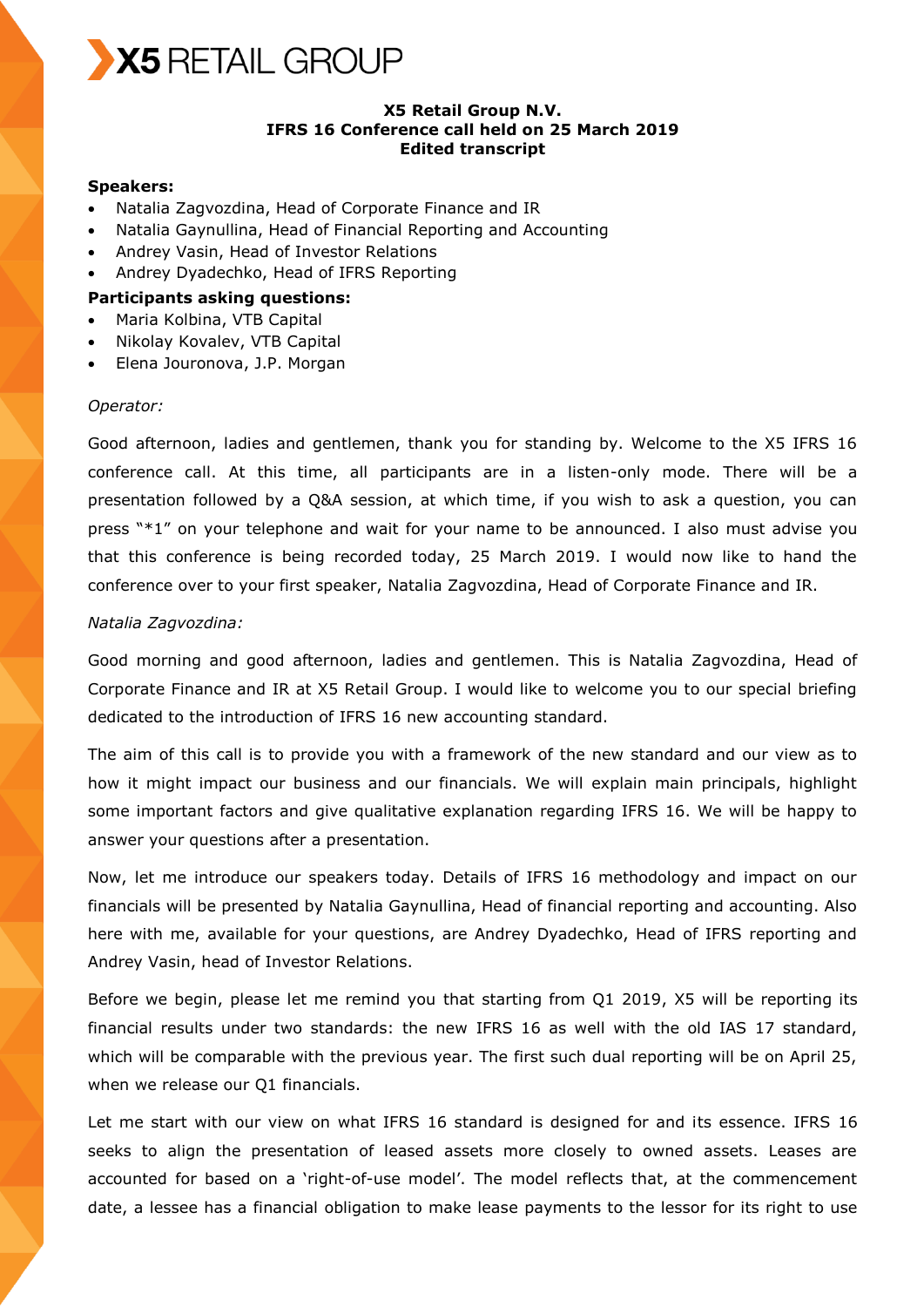the underlying asset during the lease term. A right-of-use asset and lease liability are brought on to the balance sheet, with the lease liability recognised at the present value of future lease payments. Whilst the right-of-use asset is matched in value to the lease liability at inception, it differs in value through the life of the lease.

A general statement from us regarding the alignment of the new standard with realities of the Russian retail market is that even though our lease agreements for stores are long-term, we, as well as real estate owners, both have cancellation options in our lease contracts. In that sense, our long-term agreements are not really binding, but rather an indication of both parties' longterm intention to lease. Having said that, let me confirm that we prefer long-term contracts to ensure predictability of our business and reduce risk of business disruption.

Our main message to you today is that the new IFRS 16 standard has no economic impact on our business. The new accounting method for assets in long-term lease, which for X5 include more than 12.5 thousand stores and 32 distribution centers, does not change our cash flows or our approach to leases, or related business practices or cost of these leases. It also does not impact our ability to pay dividends, which is limited only by our financial leverage target of staying below 1.8x Net Debt-to-EBITDA.

At the same time, impact of the IFRS 16 standard on financial accounts of the company is significant. We will rely on the market to determine new benchmark levels for retailers' financial ratios under the new accounting standards. 2019 will likely be a transitional period for companies, investors and analyst to agree on the approach to value retailers and compare them.

Let me pass the floor to Natalia Gaynullina to walk you through the main differences in our financial results presentation under the new accounting standard. After that we will be ready to take your questions.

# *Natalia Gaynullina:*

Thank you, Natalia. Hello, ladies and gentlemen.

As was already mentioned, the new standard will affect the way our leases are represented in our financial statements. Value of assets and liabilities on the balances sheet, as well as some lines in the income statement will be significantly changed. I will explain main principals of these changes in a few minutes.

Please also note, that IFRS 16 applies only to fixed lease payments. If lease is linked to revenue, it does not fall under IFRS 16 except for the minimum floor amount. X5, however, has a fairly small percentage of lease payments with rent linked to revenue.

Let us look at main input data to calculate the impact of IFRS 16 on X5 financial results and ratios.

Let us start from the balance sheet.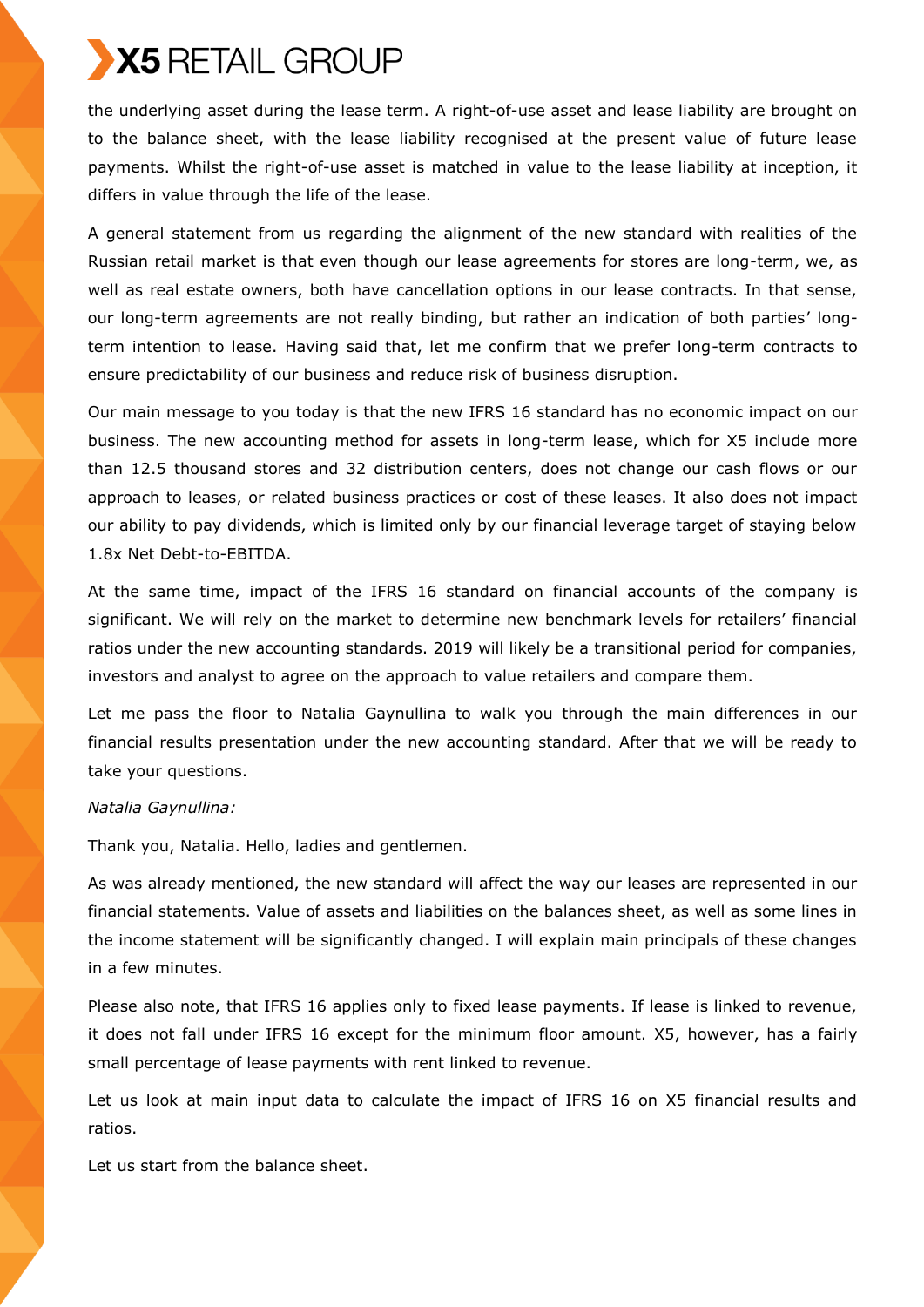In our 2018 IFRS accounts, we already provided an estimate of our balance sheet value of lease liabilities and right-of-use assets at the range of 410-460 billion roubles as of year-end 2018. Let me explain how this figure was derived.

Future lease payments, rent indexation and the remaining life of the leases are the main inputs for the calculation. Our total lease expenses amounted to 80.8 billion roubles in 2018, including 5.4 billion roubles of lease that we paid for our distribution centers. Lease expenses linked to revenue totaled 3.8 billion roubles. Weighted average remaining life of our store lease portfolio was between 6 and 7 years at the end of 2018. The methodology to calculate the value of the lease liability is to discount back to present all future minimum fixed cash lease payments to be made over the lease term. While doing so, we should account for minimum guaranteed and actual lease indexations each year, and we also need to assume that no modifications are made to any of our lease agreements. If such modification occurs, the lease liability is recalculated with the corresponding adjustment to the right-of-use asset. On top of that, new openings planned for 2019 and future periods will have to be accounted for differently – using their actual life of lease, which can be longer than those used for the existing portfolio of stores.

The initial measurement of the right-of-use asset is its cost, which consists of the initial measurement of the lease liability, lease payments made at or before the commencement of lease (such as advances, guarantee payments and etc.) and initial direct costs.

Let me comment on the discount rate that should be used for present value calculation of the lease liabilities. It is not a usual weighted average cost of capital. IFRS 16 suggests that a purchase of an asset should be a benchmark for any company's decision to lease vs purchase and thus it prescribes to use the interest rate implicit in the lease or the incremental borrowing rate if the first one is not available, which, as you all understand, is our case due to the size of our lease portfolio. Therefore, incremental borrowing rate at the date of initial application should be used as a discount factor. We, therefore, should take an OFZ rate of an appropriate duration to match the remaining life of the lease portfolio, and apply a fair corporate spread on top of it, to derive the discount rate.

Now, let me draw your attention to one important detail. In each reporting period going forward, and we report quarterly, the value of existing portfolio of lease liabilities and assets that appear on the balance sheet will be reducing in line with the amount of time left until the lease contracts expire or come for prolongation. At the point of prolongation, the same liability and asset are again brought to the balance sheet, but with a new term of the lease, and hence with a new value.

When the assets and liability appear on the balance sheet, the asset starts depreciating with the interest on the lease liability being charged in the P&L.

X5 will use a modified retrospective approach for the new standard application. We applied cost vs benefits analysis of available methods to introduce the new standard, and it was decided that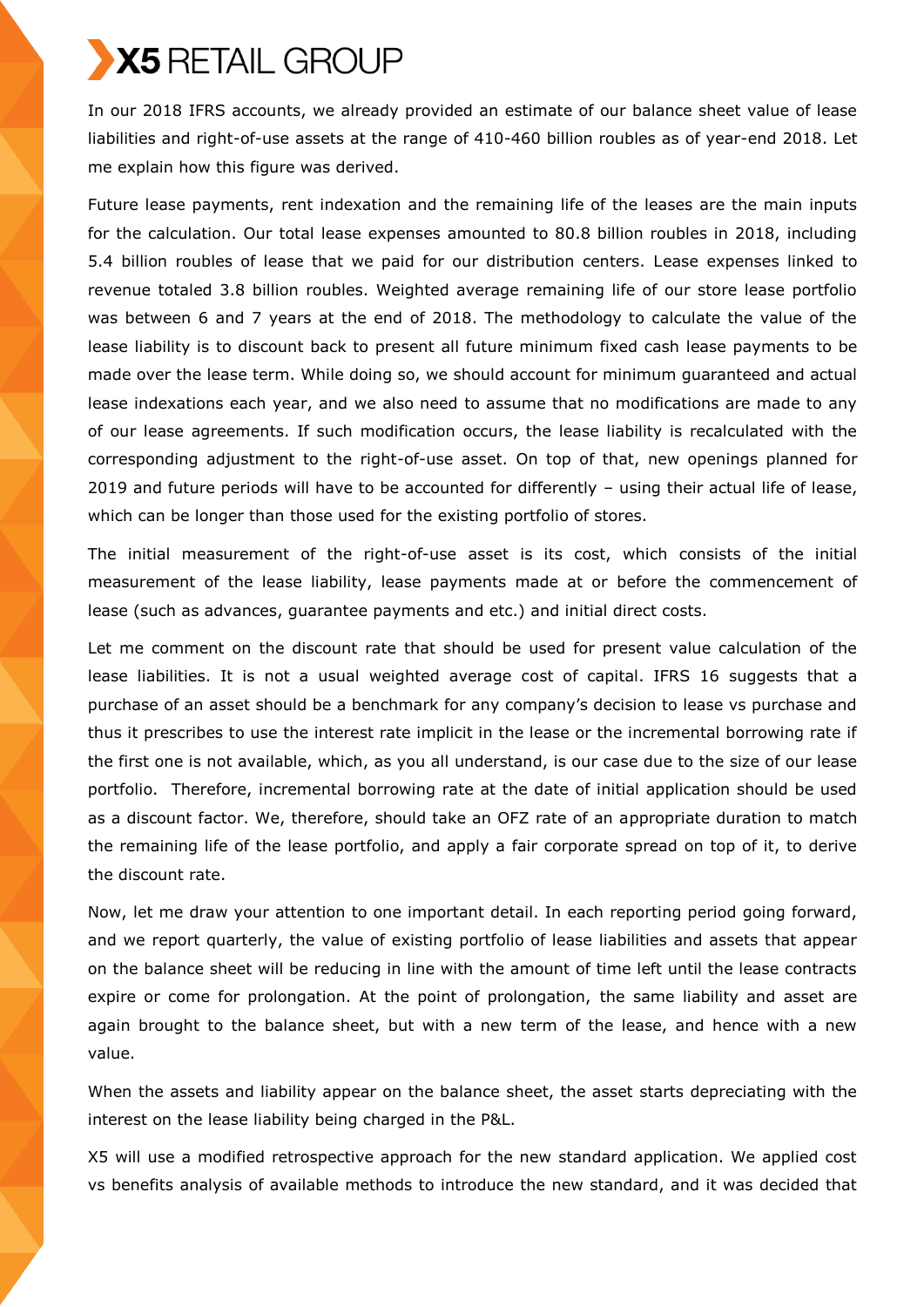for X5, which has nearly 5 million m2 of selling space in lease (this is 76% of all selling space that we operate), and more than 12.5 thousand lease agreements in total, the modified retrospective was the most efficient method. Under this approach the prior year figures will not be restated and both lease liabilities and right-of-use assets will be recognised at the date of transition. The lease liability will be measured at the present value of the remaining lease payments, discounted using the lessee's incremental borrowing rate at the date of initial application. A lessee measures the right-of-use asset on a lease-by-lease basis, at either:

- Its carrying amount as if IFRS 16 had always been applied since the commencement date, but using a discount rate based on the lessee's incremental borrowing rate at the date of initial application (Alternative 1)
- An amount equal to the lease liability, adjusted for previously recognised prepaid or accrued lease payments (Alternative 2).

The choice of alternatives is made on a lease-by-lease basis. We have chosen the most significant leases to be calculated under alternative 1, the remaining being calculated under alternative 2.

A final comment on the balance sheet with regards to IFRS 16. After the initial recognition, the right-of–use assets (without the effect from including advances into such assets) is generally lower than the corresponding liability (being the present value of future minimum lease payments). Thus for the leases calculated using the modified retrospective method the asset recorded at the transition date (which is 1 of January 2018) will be lower than liability. This difference is accounted for in retained earnings. Besides that, on initial application, initial direct costs will be excluded from the measurement of the right-of-use asset with the adjustment recorded in retained earnings.

Finally, let me walk you through the lines of INCOME STATEMENT that will change under IFRS 16. First, I would like to draw your attention that for lessees, the income statement presentation and expense recognition pattern will be similar to today's financial lease. i.e. separate interest and depreciation expenses with generally higher periodic expense in the earlier periods of lease in comparison to the amount of lease expenses under the previous standard. The lease expense is replaced by a combination of two items: First) depreciation of the right-of-use assets AND, Second) the interest calculated for the lease liabilities. The interest rate is the same as was used to calculate present value for the balance sheet. Depreciation of the right-of-use assets is calculated on a straight-line basis. It is important to remember, that over time, the interest calculated for lease liabilities, will be coming down because the carrying amount of the lease liabilities on the balance sheet will also be reduced by the lease payments made during the life of the lease. After a few years the impact from IFRS 16 on net income will turn positive assuming no modifications resulting in an increase of a lease liability. In general, the amount of expenses recognised for the whole life of the lease will be the same under old and new accounting standards, being more front-loaded under IFRS 16.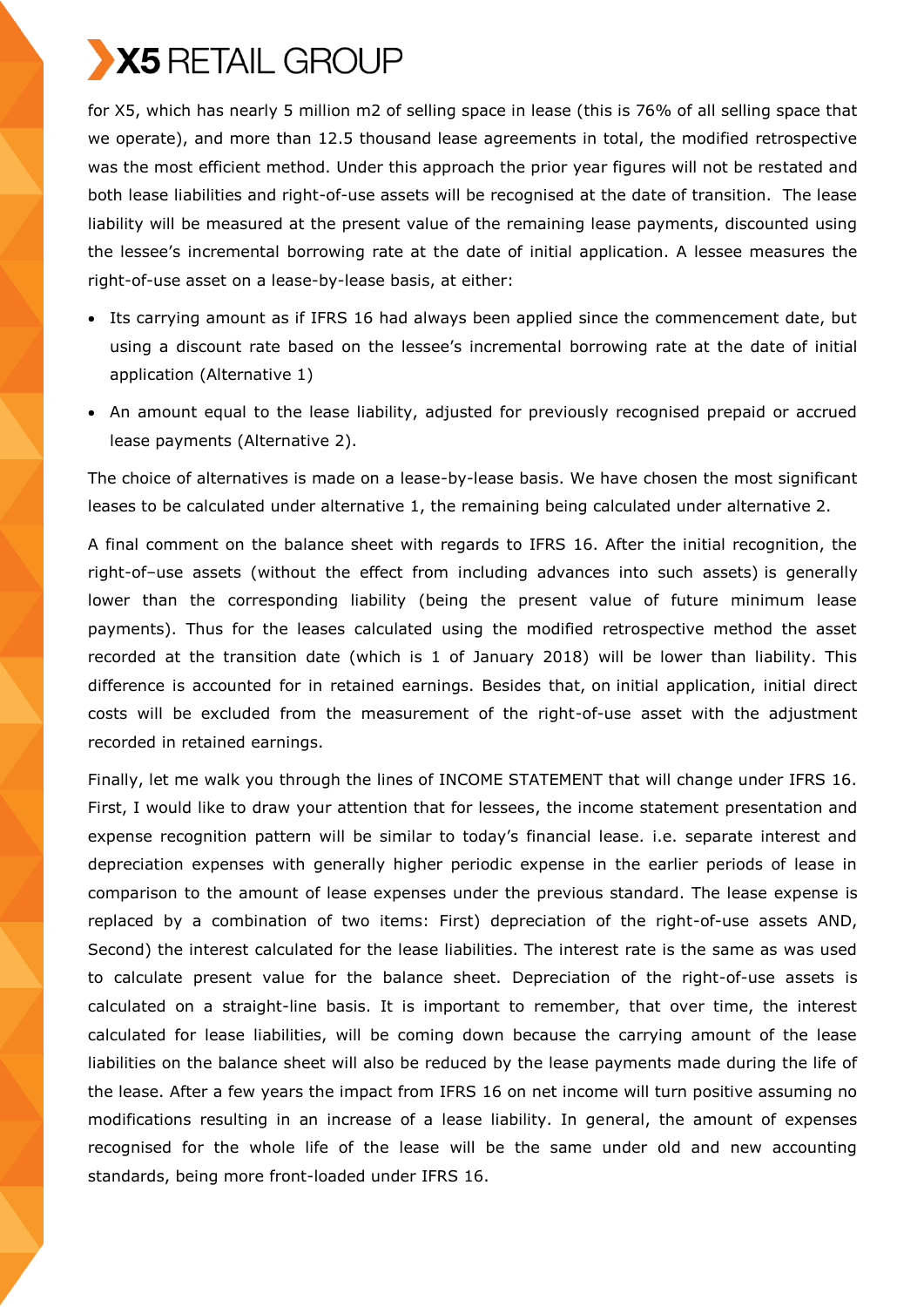Let me summarize key impacts you are going to see on our P&L from IFRS 16:

- Revenue will not be affected
- Gross profit and gross margin will be slightly higher because lease for distribution centers, which was previously a part of our cost of goods sold, will be removed from gross profit calculation
- Operating store lease expenses will be removed from operating costs
- Additional new depreciation on our leased assets will appear under operating costs (but the amount will be lower than lease expenses we used to have there before).
- Absence of lease expenses and additional depreciation will push our EBIT and EBITDA substantially higher. Please also note, that purely from P&L reclassification, our rent expenses will not be visible in the income statement. You would need to check our operating cash flow to see what we will actually pay for lease of our premises
- Under financial costs, an additional line for the interest expenses on lease liabilities will appear. The amount under this line will NOT be equal to lease expenses either. BUT, for the entire period of any lease, there will be a full match of actual lease payments with calculated interest on lease liability and depreciation of right-of-use asset, but not in each of reporting periods. We know it could be confusing, but this is how the standard works.
- While the standard does not affect tax calculation or actual tax payments, IFRS 16 will result in additional deferred tax asset/income in the P&L.
- And finally, net income will be impacted significantly by IFRS 16 standard, through additional depreciation and interest. Let me repeat, in the first few years the impact on net income will be negative, and after several years the impact on earnings should turn positive in terms of each separate lease.

To conclude our presentation and anticipate some of your questions: we estimate the impact from IFRS 16 on our EBITDA margin in 2019 will be positive and will be between 4 and 5 percentage points. At the same time, the impact on net margin will be negative and significant. We cannot provide you any figures now, however, I think we are going to explain this effect after the Q1 financial statements are published.

# *Natalia Zagvozdina:*

Thank you very much, Natalia. This is the end of our brief presentation and a walk through IFRS 16. Operator, will you please open the call for questions? Thank you.

### *Operator:*

Thank you, ladies and gentlemen. We will now begin the Q&A session. As a reminder, if you wish to ask a question, you can press "\*1" on your telephone and wait for your name to be announced. Please stand by while we compile the Q&A queue, this will only take a few moments.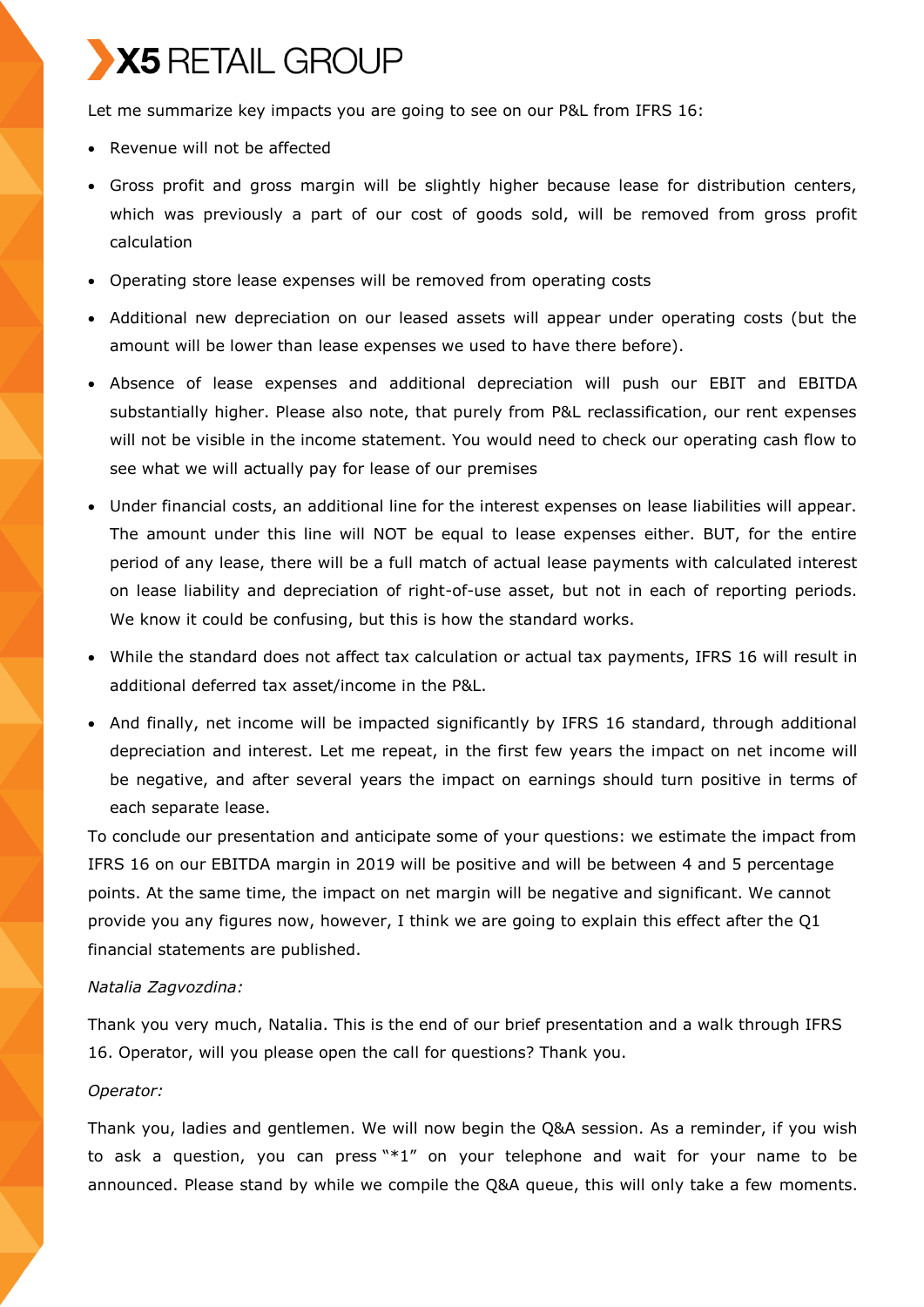If you wish to cancel your request, you can press "#". Once again, for any questions, please press "\*1". We have the first question. It is coming from the line of Maria Kolbina. Please, go ahead, your line is now open.

### *Maria Kolbina:*

Good afternoon. Can you provide any numerical data on the impact on 2018 EBITDA and net income and leverage ratio? The only figures that we have now are from Magnit, which estimates 60%, 20%, 25% and even 3.2x Net Debt / EBITDA for 2018. Can you give some indication how these ratios will look in your case?

# *Natalia Zagvozdina:*

Masha, thank you for your question. The only figure we can provide at this moment is the value of the lease liabilities, which will be brought onto our balance sheet. The estimate for the end of 2018 is RUB 410–460 bn. The rest will give you the impact on EBITDA margin. We have the EBITDA target for the end of this year. For 2018, we will not be restating any figures under IFRS 16, so I am talking only about 2019. We just said that the positive impact on EBITDA margin will be between 4–5 p.p. Regarding net income, we are not ready to give you any indication at this point. We will discuss it on 25 April, and then you will receive exact figures under both accounting standards. As far as financial ratios such as Net Debt / EBITDA, including leases are concerned, let us discuss internally if we will be willing to give you this guidance. If so, you will get it on 25 April.

#### *Maria Kolbina:*

Thank you. Do I understand it correctly that most of your logistic centres are leased vs Magnit ones, which are owned, for the impact on EBITDA for you should be even more dramatical than for Magnit, potentially above 60%? Just to get an idea of the magnitude. Do I get it right with regard to the logistic centres and the impact on your numbers?

#### *Natalia Zagvozdina:*

Yes, that is an important point that you have made, we lease 32 out of 42 distribution centres that we operate. It impacts the value of the leases on the balance sheet quite significantly  $-$  as well as depreciation – which you will see in the P&L report. Indeed, the impact that you have mentioned for Magnit is 60% higher EBITDA under the new standard vs the old one. Following your logic, we should have a more pronounced positive impact on EBITDA.

# *Maria Kolbina:*

Thank you very much.

# *Operator:*

We have another question. It comes from the line of Nikolay Kovalev. Please go ahead, your line is now open.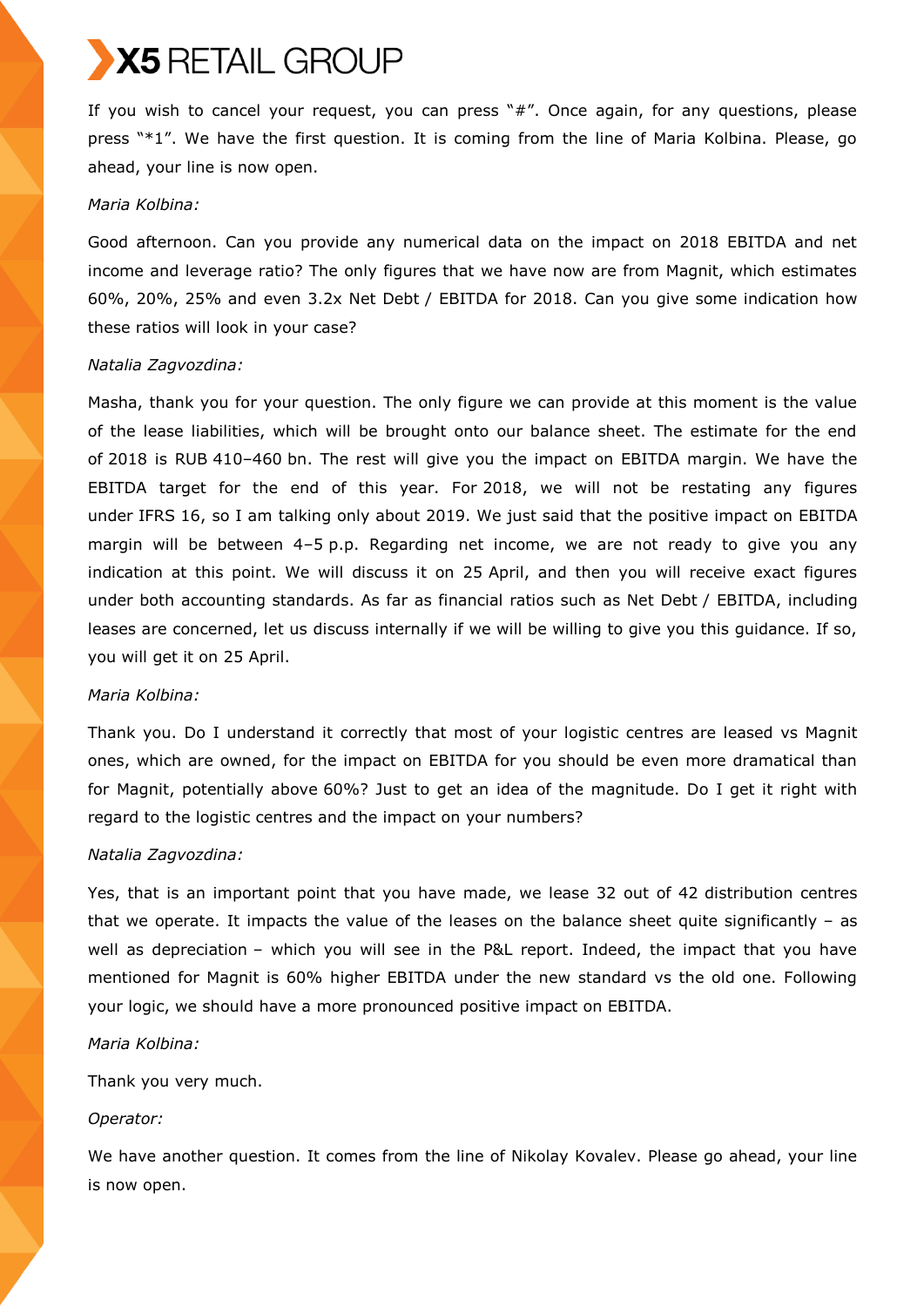

# *Nikolay Kovalev:*

I wanted to clarify one thing: in the dividend policy, you have a 2x threshold for Net Debt / EBITDA. If, for example, leverage goes up, will you revise your dividend policy or make certain disclaimers? You also commented before that in the second stage of your LTI programme, you have a link to the implied EV/EBITDA in comparison to peers. How will this be adjusted?

#### *Natalia Zagvozdina:*

Thank you for your question, Nikolay. Actually, our Net Debt / EBITDA threshold for paying dividends is not even 2x, but 1.8x. 2019 is a transitional year for us as a reporting company in the sector and we believe this is an equally transitional year for the investor and analyst community. Therefore, for this year, we will have two audited figures for both EBITDA and net debt, and our next dividend payment will be based on the previous reporting methodology. By the end of this year, the management team of X5 should present to the Supervisory Board its view whether we should change the metrics for the new LTI programme, as well as for financial budgeting and monitoring. When we agree on that and the management presents it to the Board, we will make it available to the market. It will be done by the end of this year.

### *Nikolay Kovalev:*

OK. Thank you very much.

Operator: We have no further questions coming from the phone lines, but just to remind everyone: if you wish to ask a question, you can press "\*1" on your telephone and wait for your name to be announced. We have another question now. It comes from the line of Elena Jouronova. You can go ahead. Your line is now open.

#### *Elena Jouronova:*

Hello everyone and, first of all, thanks for organising this call. I have three questions. First: can you please confirm that you had conversations with banks and by now realise that credit conditions will not worsen despite the higher Net Debt / EBITDA?

#### *Natalia Gaynullina*:

Yes, we have had these conversations and the new standard will not affect our credit lines as we started preparing for this earlier. Moreover, in all our credit agreements we have a provision that covenants are calculated only for financial liabilities and financial performance figures as if the previous standard is applied. Therefore, there is no effect on our financial covenants.

# *Elena Jouronova:*

But do you think that new credit lines could potentially be at risk?

#### *Natalia Zagvozdina:*

I think that over time, the financial institutions will probably transform their approach to addressing the financial covenants for the sector, because Moody's, Fitch and S&P rating agencies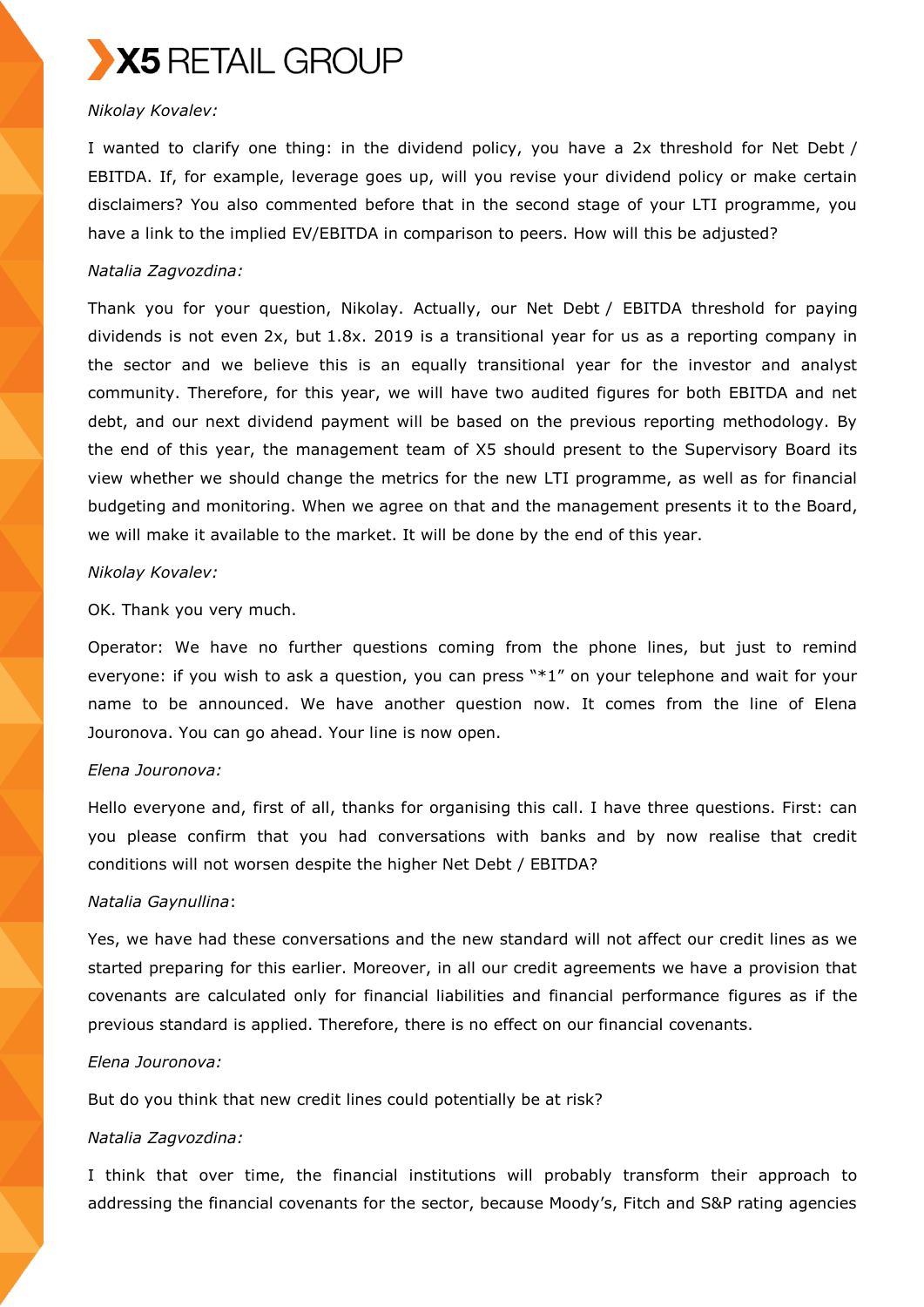have already done so. I think it is only a matter of time for banks to formalise it. But then again, it will be a new benchmark for the Net Debt / EBITDA that is acceptable and not beyond the industry average limit. Earlier, the Net Debt / EBITDA was some 2x–3x, but I guess that with the new standard, the banks will have it somewhere between 3x–4x. But again, this conversation for us have not started, all the existing credit lines for us have a special clause that all the existing covenants are calculated based on IAS 17.

# *Elena Jouronova:*

OK, it makes sense. Then, the second question: you mentioned at the beginning of the call that IFRS 16 is not going to impact the way X5 does business and concludes rental agreements. Does that mean X5 does not intend to conclude more leases based on the percentage of revenue condition instead of the fixed rate?

# *Natalia Zagvozdina:*

I think it is a business decision and nothing is changing in this area because of the switch to another reporting method. When we can and when it makes business and economic sense, we sign lease agreements linked to revenue, but the market realities are that lessors prefer fixed payments with, as you know, some indexation. It also does not mean that all of a sudden, we might start signing shorter-term agreements. No. As we have said, it does not change the way we have been conducting that part of our business.

# *Elena Jouronova:*

OK, then the other question. I am sorry if I missed it, but I do know that the right-of-use assets on the balance sheet will be less than the present value of outstanding lease obligations and the difference is an equity. Is there a way to calculate this difference for the purpose of updating the numbers and the model?

# *Natalia Zagvozdina:*

We are afraid we cannot provide you with enough ammunition to calculate it now for the year. If you are patient, let us wait for 25 April when we will release the first set of accounts under both standards. There will be a conference call and we will have the numbers in front of us. Maybe then we will have a more meaningful discussion.

# *Elena Jouronova:*

No, I just meant methodologically, because we have IFRS specialists on the line, maybe they could explain that without telling me any numbers; methodologically, what should be deducted from the present value of lease obligations to get to the right-of-use assets on the balance sheet. Is that something like depreciation or a particular cost? I think it was explained, but I probably missed it.